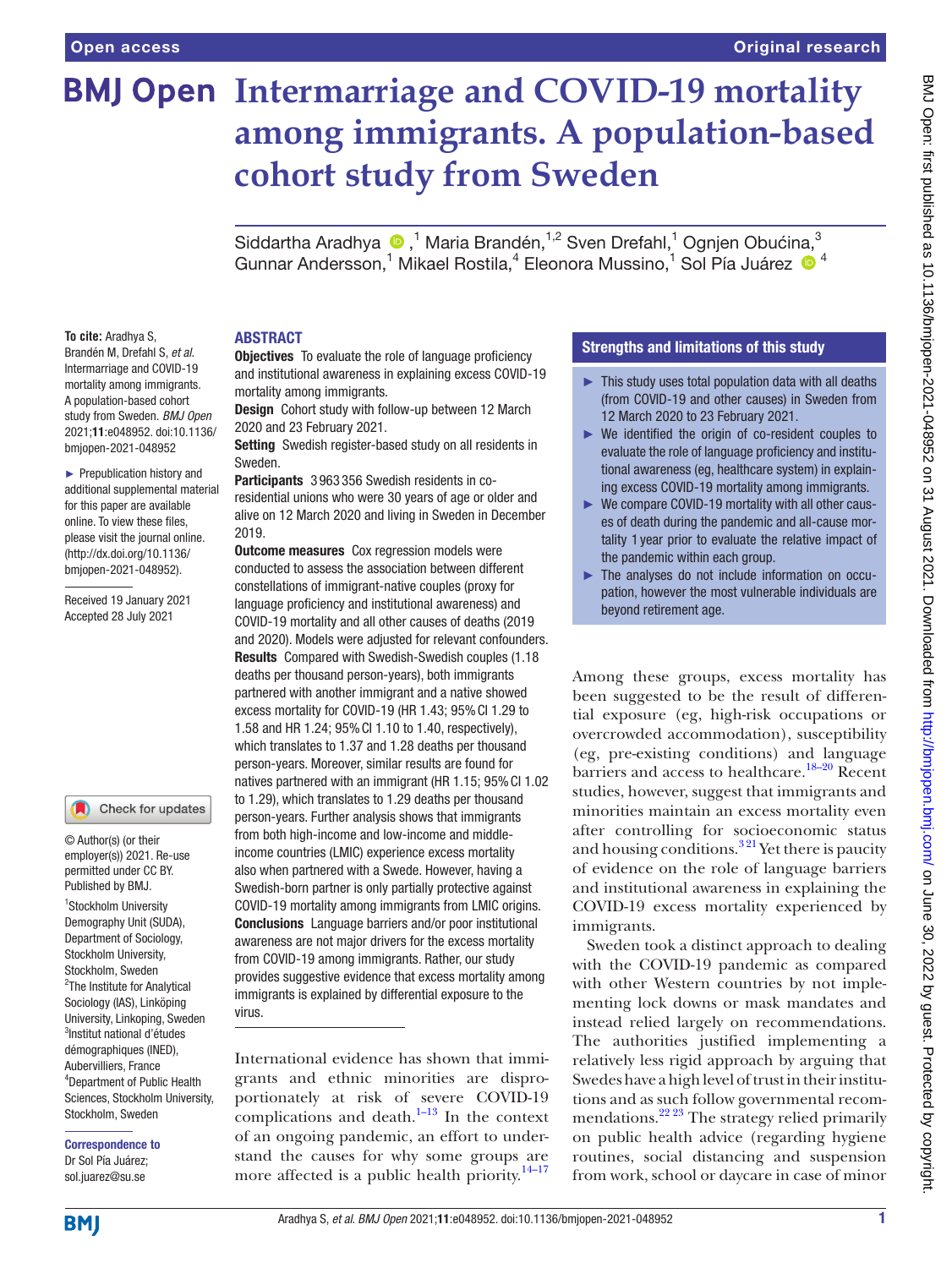symptoms) *in lieu* of mandates which are not permitted under Swedish law. $22$  The effectiveness of the adopted strategy strongly depends on the ability of all members of the society to understand the recommendations, which is a basic condition for their adherence. Under this rationale, it is unsurprising that excess mortality observed among immigrants $24$ —especially concentrated among those with more distant origins—could be interpreted as a consequence of lower adherence to recommendations and/or related factors.

More specifically, it has been argued that immigrants may, as a result of inadequate language proficiency and institutional awareness, have a poor understanding of the healthcare system and of the recommendations during the COVID-19 pandemic putting them at higher risk of exposure and vulnerability to the virus. Analysing intermarried immigrants present a unique opportunity to generate evidence for this explanation.

Within the field of immigrant integration, intermarriage has been considered the ultimate stage of acculturation $25-27$  and is, both, a marker of and facilitator for integration. Marrying a native is strongly related to language abilities, knowledge of the host country's institutions and social practices as well as the ethnic composition of one's social circle. As a result, intermarriage reflects the narrowing of sociocultural distance between ethnic Swedes and immigrants, which renders it an ideal measure to evaluate the role of understanding and awareness of recommendations from Swedish authorities as explanations for the excess COVID-19 mortality among immigrants.

If understanding and awareness of recommendations (language *in primis*) explain the excess mortality, immigrants partnered with a Swede and, in particular, Swedes partnered with an immigrant should have similar mortality to Swedes partnered with a Swede. To this end, the aim of this study is to examine the association between sociocultural integration and COVID-19 mortality by examining native-immigrant couple dyads—a well-regarded measure that has been shown to be a marker and facilitator of

#### **METHODS**

integration.

#### Study population

An observational cohort study was conducted using Swedish register data. The study includes all Swedish residents who were 30 years of age or older and were cohabiting with another adult who was at least 30 years of age and alive on 12 March 2020, residing in Sweden in December 2019 (n=4 019 418). This age restriction was established to ensure co-resident individuals were family members and not flat mates. The follow-up period was 12 March 2020 up until 23 February 2021. We excluded individuals who had not lived in Sweden in the two prior years (n=40515), because they could not be linked to all records of data. In addition, we excluded individuals with missing data on country of birth (n=142) and income (n=15405) of either partner. The final study population consists of 3963356 individuals (18.5% immigrants) [\(figure](#page-1-0) 1).

#### Patient and public involvement

No patient was involved.

#### Data

We use information from several Swedish administrative registers linked through personal identity numbers that are unique to each person with legal residence in Sweden. Data on deaths were retrieved from the Cause of Death Register. Socioeconomic and demographic variables (income, education, number of children and region of residence) were drawn from the Longitudinal Integrated Database for Health Insurance and Labour Market Studies (LISA), and residential information (type and crowdedness of the dwelling) were drawn from the



<span id="page-1-0"></span>Figure 1 Selection flow and final sample.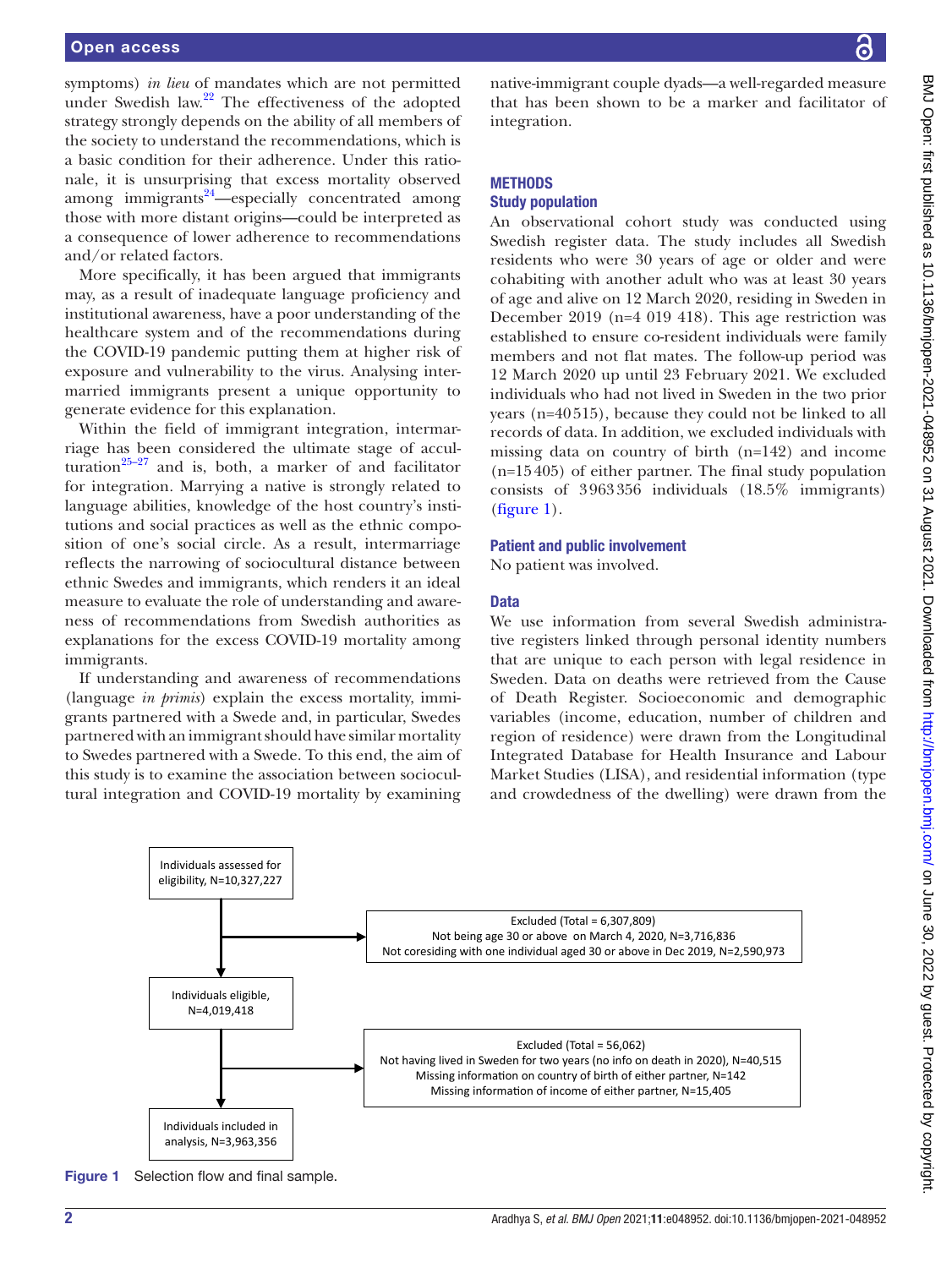Open access

Dwelling Register. All covariates in our study are timeconstant and either measured at the end of 2019 (all variables at the household and neighbourhood level) or 2018 (highest education attained, sum of the individual net incomes of the two co-resident adults, total number of individuals in the household under 30). Information on age, sex, country of birth and immigrant density in the neighbourhood stem from the Total Population Register. It is important to note that all individuals registered in Sweden are entitled to healthcare access.

# Study variables

COVID-19 mortality was identified by the Swedish National Board of Health and Welfare (*Socialstyrelsen*), the agency responsible for the Cause of Death Register. COVID-19 mortality was identified using the following International Classification of Diseases (ICD) codes for the underlying cause of death: U07.1 (3915 deaths), U07.2 (127 deaths) and B34.2 (2 deaths); for 522 more deaths ICD codes U07.1, U07.2 or B34.2 were listed as contributing causes of death, excluding mortality from all other causes of death (30374 deaths). Given the timeliness of the data, the assignment of the underlying cause of death should be understood as preliminary.

Immigrant-native couple types were created by combining information from the Dwelling and the Total Population Registers to create the couple type which include two individuals of at least 30 years of age co-residing in the same household. The variable is classified into the following four ego-partner categories using information on country of birth: (i) native-native, (ii) native-immigrant, (iii) immigrant-native and (iv) immigrant-immigrant. We chose (i) native-native couples as the reference group for our analyses as they (a) constitute the largest category among all groups considered and (b) represent the institutional awareness and language of the host population from which we expect other groups to deviate. We further disaggregated the groups by immigrant's origins defined according to the World Bank classification based on the Gross National Incomes per capita using the WB Atlas method $^{28}$  $^{28}$  $^{28}$  as high-income countries (HIC) and low-income and middle-income countries (LMIC).

We derived individual income and calculated the sum of the two partners' net incomes (household), categorised into tertiles based on all adult residents of Sweden. We derived education data from Swedish Educational Registers and categorise our population into four categories: those with primary schooling, secondary schooling, postsecondary education and those with missing information on education. Missing information on education is generally very low but 88% of those with missing education are immigrants. We additionally performed multiple imputation to test how the missing values for education impact our results (see [online supplemental appendix figure S1](https://dx.doi.org/10.1136/bmjopen-2021-048952)). In addition, we dropped all missing categories to assess whether the distributions of covariates were affected by missing values (see [online supplemental appendix table](https://dx.doi.org/10.1136/bmjopen-2021-048952)

[S1](https://dx.doi.org/10.1136/bmjopen-2021-048952)). From the Swedish Dwelling Register, we accessed information on size of the dwelling and a unique dwelling code which enables us to link individuals who live together in a household and determine co-residence. In addition to define couples, we use this information to create: the number of individuals per square metre in the household (with a separate category for a small group of individuals, due to missing information on square metres in some detached houses), the number of individuals living in the household under the age of 30 and dwelling type (multifamily, single family or care home). We include in our model also the share of immigrants in the local neighbourhood, DeSO (a smaller subdivision of administrative areas based on demographic characteristics produced by the Swedish administrative statistics).

# Statistical analysis

We conducted Cox proportional hazards regressions (using age as the timescale) to estimate HR and 95% CI for the association between immigrant-native couple type and COVID-19 mortality. Individuals exited the study by (1) dying between 12 March 2020 and 23 February 2021, or (2) being alive on 23 February 2021. We estimated two separate regressions estimating the cause-specific hazard of dying from COVID-19, right-censoring all individuals that die from other causes and (2) the cause-specific hazard of dying from other causes than COVID-19, rightcensoring all individuals that die from COVID-19. In addition, we conducted Cox regressions for dying from all causes of death that occurred between 12 March 2019 and 23 February 2020 (31 653 deaths)—the same period we observe COVID-19 deaths 12 contiguous months prior to the start of the pandemic. Since mortality from COVID-19 and other causes of deaths during the study window are not fully independent of each other, our estimates for all-cause mortality between 12 March 2019 and 23 February 2020 were used to evaluate the robustness of our estimates for mortality during the pandemic. In addition, the comparison between all-cause mortality 1year prior and mortality from causes other than COVID-19 during the pandemic, by immigrant-native couple type, will allow us to examine whether the latter has a distinctive role in relation to the pandemic.

Two models were estimated: (1) a simple model with age as the time scale adjusted for sex and (2) the same model with further adjustments. In the latter analysis, we adjust for education, neighbourhood immigrant density and region of residence fixed-effects that are confounders, as well as factors that are on the causal pathway that have been previously used to explain the excess mortality of immigrants (ie, number of individuals in the household below the age of 30 years, dwelling type, square metres per person in the dwelling, household income). In addition, we conducted two sensitivity analyses. One in which we examined the partner's origin among Swedish-migrant partnerships (HIC or LMIC) to check whether patterns are consistent across groups and, a second, in which we excluded all individuals born in Sweden with at least one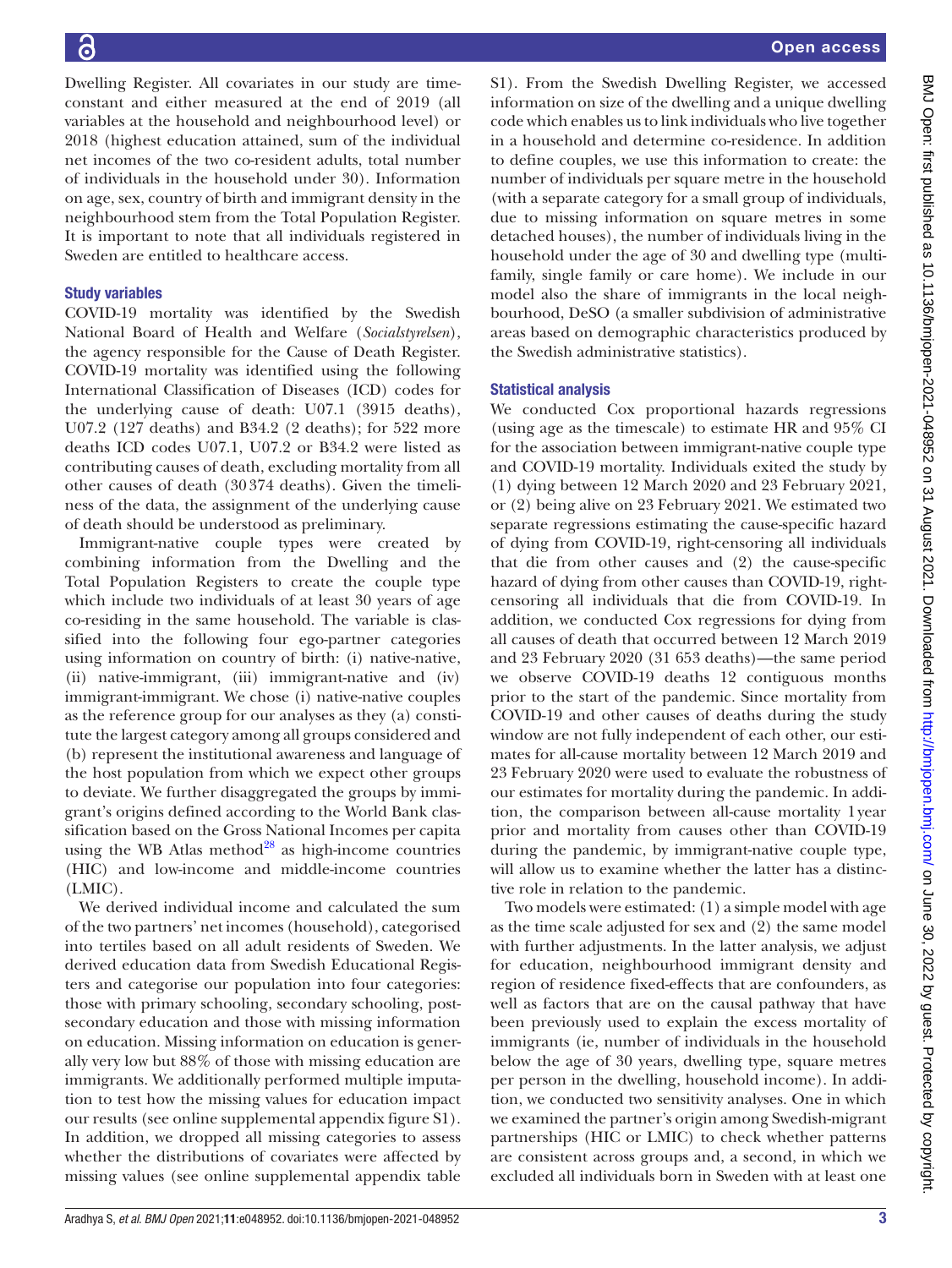foreign-born parent. All analyses were conducted using Stata Statistical Software: Release 16 (StataCorp, College Station, Texas, USA).

#### **RESULTS**

During the 3759610 person-years of observation, 4564 COVID-19 deaths occurred in our study population between 12 March 2020 and 23 February 2021. [Table](#page-4-0) 1 shows the distribution of population at risk and deaths by all covariates. In our population, 6.09% of individuals are in immigrant-native couples. Native-native couples show the lowest deaths per thousand person-years (1.18/1000), whereas all other couple types show higher death rates of COVID-19 mortality (approximately 1.3–1.4 per thousand person-years). Of the study population, 6.55% of COVID-19 deaths were attributed to native-immigrant mixed couples and 14.04% to immigrant-immigrant couples.

[Figure](#page-5-0) 2 displays mortality risks from COVID-19, all other causes of death during the pandemic and all-causes of death 1year prior across couple types with native-native as the reference (see [online supplemental appendix table](https://dx.doi.org/10.1136/bmjopen-2021-048952) [S2](https://dx.doi.org/10.1136/bmjopen-2021-048952) for estimates). Panel A presents models adjusted for age and sex and panel B presents the estimates including adjustments. In A, individuals in immigrant-immigrant couples show the highest HR of dying from COVID-19 (HR 2.47; 95%CI 2.27 to 2.69) and those in native-native couples the lowest (reference group) while natives (HR 1.40; 95%CI 1.25 to 1.58) and immigrants (HR 1.50; 95%CI 1.33 to 1.69) in mixed couples showed intermediate mortality levels. All causes of death in the year prior to the pandemic and all other causes of death during the pandemic show little differences between couple constellations. After adjustments (panel B), differences across groups attenuate, but the gradient in COVID-19 mortality remains. Individuals in immigrant-immigrant couples still display the highest HR of dying from COVID-19 relative to the reference group (HR 1.43;  $95\%$  CI 1.29 to 1.58), followed by those in immigrant-native couples (HR 1.24; 95%CI 1.10 to 1.40) and native-immigrant couples (HR 1.15; 95%CI 1.02 to 1.29). It is important to note that there is no statistically significant difference in the risk of COVID-19 mortality between immigrant-native and immigrant-immigrant couples. An opposite gradient is observed with respect to all-cause mortality in the year prior to the pandemic and all other causes of death during the pandemic, with immigrant-immigrant couples displaying the lowest mortality.

[Figure](#page-6-0) 3 is an extension of [figure](#page-5-0) 2 disaggregating the immigrant population by income level of their country of birth (see [online supplemental appendix table S3](https://dx.doi.org/10.1136/bmjopen-2021-048952) for estimates). In panel A, there are elevated HRs across all origin groups relative to native-native couples. Immigrants in LMIC-immigrant couples display the highest HR relative to the reference group (HR 3.60; 95% CI 3.25 to 3.99) followed by those in LMIC-native couples (HR 1.91; 95%CI 1.42 to 2.57). Natives in native-immigrant

couples, where HIC and LMIC have been pooled (HR 1.41; 95%CI 1.25 to 1.58), HIC-native (HR 1.44; 95%CI 1.27 to 1.64) and immigrants in HIC-immigrant (HR 1.54; 95%CI 1.34 to 1.77) couples display relatively similar HRs. After adjustment (panel B), all groups with an immigrant still display higher HRs relative to native-native couples, but at a lower level. LMIC-immigrant couples experience a particularly strong reduction in their HRs (HR 1.84; 95%CI 1.62 to 2.09). Compared with LMIC-native couples, their HR remains slightly higher (HR 1.35; 95%CI 1.00 to 1.82). We also find that HIC-native (HR 1.23; 95%CI 1.08 to 1.40) and HIC-immigrant (HR 1.11; 95%CI 0.97 to 1.28) couples display higher HRs relative to the reference group.

Sensitivity analyses showed that disaggregating the origin of immigrants in native-immigrant partnerships [\(online supplemental appendix figure S2\)](https://dx.doi.org/10.1136/bmjopen-2021-048952) and excluding second-generation Swedes from the Swedish-born population ([online supplemental appendix figure S3\)](https://dx.doi.org/10.1136/bmjopen-2021-048952) produce no further differentials in mortality risks.

## **DISCUSSION**

Our study shows that immigrants have excess COVID-19 mortality regardless of the origin of their partner, where having a Swedish-born partner is only partially protective against COVID-19 mortality among immigrants from LMIC. These findings challenge hypotheses that poor language proficiency and institutional awareness are major contributing factors explaining the excess mortality from COVID-19 among immigrants.

Language has been considered a vital component of integration and relevant for accessing information for other types of medical treatments and health outcomes.<sup>[29](#page-7-8)</sup> Given that the COVID-19 pandemic is a unique occurrence that was accompanied by a global diffusion of information, one can argue that even those with presumably little Swedish proficiency have been exposed to recommendations offered in their native languages from either public health officials from their countries of origin or via other international channels. In fact, the information that they may have received from international sources may be more relevant for specific immigrant populations, for example, how to best protect oneself when observing cultural or religious practice. At the same time, the Swedish authorities have translated information to other languages, although not culturally adapted. However, in the first stage of the pandemic, the authorities were delayed in releasing information in all languages and, at least in Stockholm, we found no group differences among intermarried groups and immigrant-immigrant couples (see [online supplemental appendix figure S4\)](https://dx.doi.org/10.1136/bmjopen-2021-048952). This highlights how language is no straightforward factor in mitigating the burden of COVID-19 on immigrant populations.

Prior studies in clinical settings have shown that access to a medical interpreter is associated with better health access and outcomes. $29$  Although we cannot test this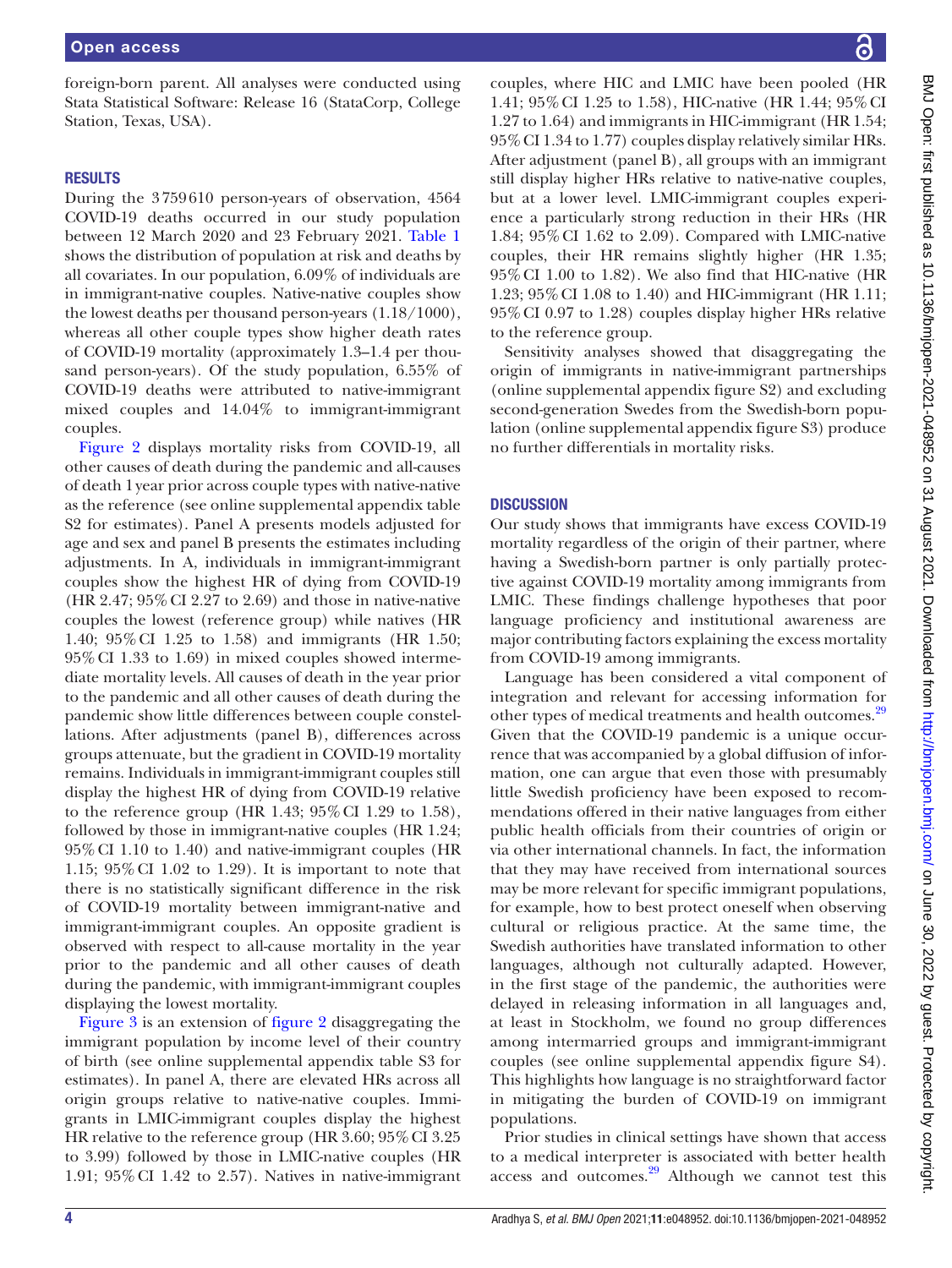<span id="page-4-0"></span>

| Description of the study population, number, proportion of deaths and death rates<br>Table 1 |                              |       |                                                    |               |                                             |               |                                     |                                      |  |  |
|----------------------------------------------------------------------------------------------|------------------------------|-------|----------------------------------------------------|---------------|---------------------------------------------|---------------|-------------------------------------|--------------------------------------|--|--|
|                                                                                              | Total                        |       | COVID-19                                           |               | Other cause of death                        |               |                                     |                                      |  |  |
|                                                                                              | <b>N</b> at 12<br>March 2020 | %     | <b>Deaths</b><br>12 March 2020-23<br>February 2021 | $\frac{0}{0}$ | Deaths<br>12 March 2020-23<br>February 2021 | $\frac{0}{0}$ | <b>Exposure</b><br>time in<br>years | COVID-19<br>deaths per<br>1000 years |  |  |
| Couple type                                                                                  |                              |       |                                                    |               |                                             |               |                                     |                                      |  |  |
| Native-native                                                                                | 2984648                      | 75.31 | 3330                                               | 72.96         | 24846                                       | 81.80         | 2830382                             | 1.18                                 |  |  |
| Native-immigrant                                                                             | 245124                       | 6.18  | 299                                                | 6.55          | 1739                                        | 5.73          | 232563                              | 1.29                                 |  |  |
| Immigrant-native                                                                             | 241185                       | 6.09  | 294                                                | 6.44          | 1507                                        | 4.96          | 228949                              | 1.28                                 |  |  |
| Immigrant-immigrant                                                                          | 492399                       | 12.42 | 641                                                | 14.04         | 2282                                        | 7.51          | 467716                              | 1.37                                 |  |  |
| Couple type, detailed                                                                        |                              |       |                                                    |               |                                             |               |                                     |                                      |  |  |
| Native-native                                                                                | 2984648                      | 75.31 | 3330                                               | 72.96         | 24846                                       | 81.80         | 2830382                             | 1.18                                 |  |  |
| Native-immigrant                                                                             | 245124                       | 6.18  | 299                                                | 6.55          | 1739                                        | 5.73          | 232563                              | 1.29                                 |  |  |
| <b>HIC-native</b>                                                                            | 140281                       | 3.54  | 249                                                | 5.46          | 1294                                        | 4.26          | 132929                              | 1.87                                 |  |  |
| HIC-immigrant                                                                                | 121148                       | 3.06  | 215                                                | 4.71          | 1170                                        | 3.85          | 114765                              | 1.87                                 |  |  |
| <b>LMIC-native</b>                                                                           | 100904                       | 2.55  | 45                                                 | 0.99          | 213                                         | 0.70          | 96020                               | 0.47                                 |  |  |
| LMIC-immigrant                                                                               | 371251                       | 9.37  | 426                                                | 9.33          | 1112                                        | 3.66          | 352951                              | 1.21                                 |  |  |
| <b>Sex</b>                                                                                   |                              |       |                                                    |               |                                             |               |                                     |                                      |  |  |
| Man                                                                                          | 1992097                      | 50.26 | 3145                                               | 68.91         | 19003                                       | 62.56         | 1887523                             | 1.67                                 |  |  |
| Woman                                                                                        | 1971259                      | 49.74 | 1419                                               | 31.09         | 11371                                       | 37.44         | 1872087                             | 0.76                                 |  |  |
| Education                                                                                    |                              |       |                                                    |               |                                             |               |                                     |                                      |  |  |
| Primary                                                                                      | 589969                       | 14.89 | 1810                                               | 39.66         | 11495                                       | 37.84         | 555860                              | 3.26                                 |  |  |
| Secondary                                                                                    | 1687832                      | 42.59 | 1732                                               | 37.95         | 12069                                       | 39.73         | 1601553                             | 1.08                                 |  |  |
| Postsecondary                                                                                | 1651905                      | 41.68 | 900                                                | 19.72         | 6420                                        | 21.14         | 1570393                             | 0.57                                 |  |  |
| Missing                                                                                      | 33650                        | 0.85  | 122                                                | 2.67          | 390                                         | 1.28          | 31804                               | 3.84                                 |  |  |
| Household income (tertile)                                                                   |                              |       |                                                    |               |                                             |               |                                     |                                      |  |  |
| Lowest                                                                                       | 1289265                      | 32.53 | 3544                                               | 77.65         | 22358                                       | 73.61         | 1216124                             | 2.91                                 |  |  |
| Middle                                                                                       | 1336367                      | 33.72 | 625                                                | 13.69         | 5008                                        | 16.49         | 1270568                             | 0.49                                 |  |  |
| Highest                                                                                      | 1337724                      | 33.75 | 395                                                | 8.65          | 3008                                        | 9.90          | 1272918                             | 0.31                                 |  |  |
| Housing type                                                                                 |                              |       |                                                    |               |                                             |               |                                     |                                      |  |  |
| Multifamily                                                                                  | 1283364                      | 32.38 | 2248                                               | 49.26         | 11797                                       | 38.84         | 1216054                             | 1.85                                 |  |  |
| Single-family                                                                                | 2662463                      | 67.18 | 1930                                               | 42.29         | 16946                                       | 55.79         | 2527860                             | 0.76                                 |  |  |
| Care home                                                                                    | 17529                        | 0.44  | 386                                                | 8.46          | 1631                                        | 5.37          | 15696                               | 24.59                                |  |  |
| Number of people under 30 in the household                                                   |                              |       |                                                    |               |                                             |               |                                     |                                      |  |  |
| 0                                                                                            | 2079106                      | 52.46 | 4244                                               | 92.99         | 28211                                       | 92.88         | 1965558                             | 2.16                                 |  |  |
| $\mathbf{1}$                                                                                 | 614976                       | 15.52 | 180                                                | 3.94          | 1191                                        | 3.92          | 585276                              | 0.31                                 |  |  |
| $\overline{2}$                                                                               | 870872                       | 21.97 | 85                                                 | 1.86          | 647                                         | 2.13          | 829379                              | 0.10                                 |  |  |
| $3+$                                                                                         | 398402                       | 10.05 | 55                                                 | 1.21          | 325                                         | 1.07          | 379397                              | 0.14                                 |  |  |
| m <sup>2</sup> /person in the household (crowdedness)                                        |                              |       |                                                    |               |                                             |               |                                     |                                      |  |  |
| $0-$                                                                                         | 325441                       | 8.21  | 325                                                | 7.12          | 1463                                        | 4.82          | 309194                              | 1.05                                 |  |  |
| $20 -$                                                                                       | 814282                       | 20.55 | 464                                                | 10.17         | 2809                                        | 9.25          | 774226                              | 0.60                                 |  |  |
| $30-$                                                                                        | 913084                       | 23.04 | 1240                                               | 27.17         | 7232                                        | 23.81         | 865941                              | 1.43                                 |  |  |
| $40 -$                                                                                       | 1127740                      | 28.45 | 1662                                               | 36.42         | 11264                                       | 37.08         | 1068381                             | 1.56                                 |  |  |
| $60 -$                                                                                       | 750691                       | 18.94 | 861                                                | 18.87         | 7468                                        | 24.59         | 711339                              | 1.21                                 |  |  |
| Missing                                                                                      | 32118                        | 0.81  | 12                                                 | 0.26          | 138                                         | 0.45          | 30530                               | 0.39                                 |  |  |
| Share immigrants in DeSO (%)                                                                 |                              |       |                                                    |               |                                             |               |                                     |                                      |  |  |
| 0-                                                                                           | 1306913                      | 32.97 | 958                                                | 20.99         | 9358                                        | 31.40         | 1240219                             | 0.77                                 |  |  |
| $0.10 -$                                                                                     | 943691                       | 23.81 | 972                                                | 21.30         | 7318                                        | 24.09         | 895256                              | 1.09                                 |  |  |
| $0.15 -$                                                                                     | 659303                       | 16.63 | 858                                                | 18.80         | 5003                                        | 16.47         | 625400                              | 1.37                                 |  |  |
| $0.20 -$                                                                                     | 556222                       | 14.03 | 765                                                | 16.76         | 4575                                        | 15.06         | 527391                              | 1.45                                 |  |  |
|                                                                                              |                              |       |                                                    |               |                                             |               |                                     | Continued                            |  |  |

BMJ Open: first published as 10.1136/bmjopen-2021-048952 on 31 August 2021. Downloaded from http://bmjopen.bmj.com/ on June 30, 2022 by guest. Protected by copyright. BMJ Open: first published as 10.1136/bmjopen-2021-048952 on 31 August 2021. Downloaded from <http://bmjopen.bmj.com/> on June 30, 2022 by guest. Protected by copyright.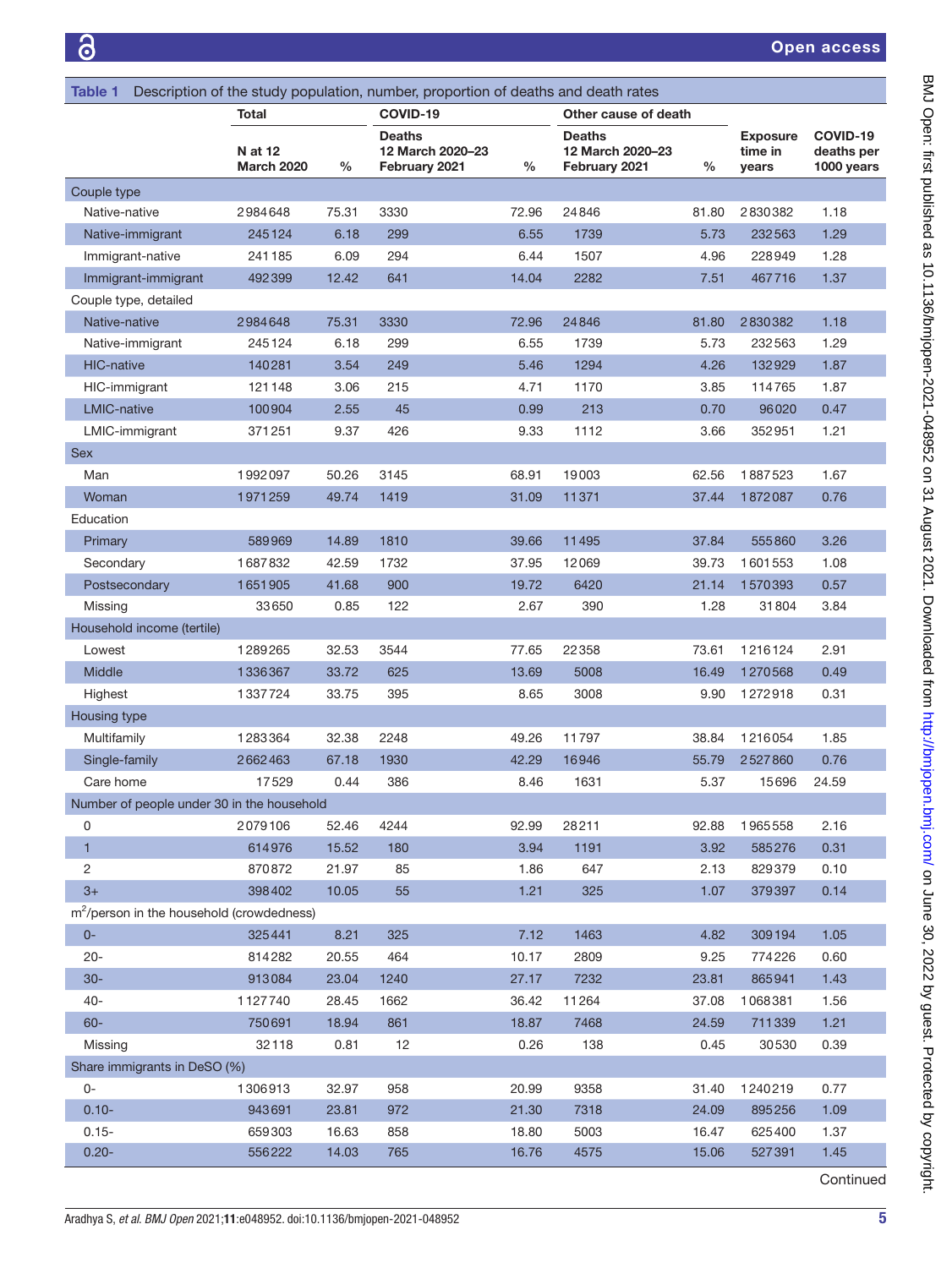|          | <b>Total</b>                 |       | COVID-19                                           |       | Other cause of death                               |               |                                     |                                      |
|----------|------------------------------|-------|----------------------------------------------------|-------|----------------------------------------------------|---------------|-------------------------------------|--------------------------------------|
|          | N at 12<br><b>March 2020</b> | $\%$  | <b>Deaths</b><br>12 March 2020-23<br>February 2021 | %     | <b>Deaths</b><br>12 March 2020-23<br>February 2021 | $\frac{0}{0}$ | <b>Exposure</b><br>time in<br>years | COVID-19<br>deaths per<br>1000 years |
| $0.30 -$ | 349234                       | 8.81  | 637                                                | 13.96 | 2896                                               | 9.53          | 331065                              | 1.92                                 |
| $0.50 -$ | 147993                       | 3.73  | 374                                                | 8.19  | 1044                                               | 3.44          | 140278                              | 2.67                                 |
| Total    | 3963356                      | 100.0 | 4564                                               | 100.0 | 30374                                              | 100.0         | 3759610                             | 1.21                                 |

HIC, high-income country; LMIC, low-income and middle-income country.

aspect directly, our study shows that immigrants partnered with Swedes are slightly protected with respect to COVID-19 mortality. This suggests that lower language barriers may indeed be relevant with respect to interacting with the healthcare system. To the best of our knowledge, however, we are unaware of any additional provisions provided to non-Swedish speakers at hospitals or clinics during the pandemic.

In addition to disentangling the role of language barriers and lack of understanding of the healthcare system and recommendations in explaining the excess COVID-19 mortality among immigrants, our study provides suggestive evidence that the main explanation is differential exposure to the virus and not susceptibility.<sup>20</sup> Although it is true that Swedes partnered with a Swede show the lowest mortality, those partnered with an immigrant experience higher COVID-19 mortality. Given that Swedes do not experience language barriers or lack institutional awareness and that biological susceptibility cannot be transmitted between partners, Swedes partnered with immigrants are likely to be at either higher exposure to the virus or impacted by the social susceptibility of their partner. Swedes in mixed partnerships may be exposed to similar social environments and/or risk factors as immigrants thus placing them at a higher risk of

exposure as compared to Swedes partnered with another Swede. For example, they may have more transnational contacts or are impacted by some of the same social risk factors as immigrants. Moreover, the higher mortality experienced by natives partnered with immigrants could be related to the disadvantages faced by the immigrant partner either via discrimination or a higher exposure to the pandemic (eg, having a frontline or precarious occupation). Although this type of exposure in mixed partnerships might not be at the same level as for immigrants partnered with another immigrant (as our results with a gradient in mortality suggests).

In this study, immigrants in different family constellations show higher levels of COVID-19 deaths than the majority of natives, after adjustment for a wide range of individual-level and contextual-level factors, including education, income, housing conditions and neighbourhood immigrant density. This set of adjustments also partly accounts for a number of socially patterned chronic health conditions and comorbidities, for example, insulin resistance, hypertension, smoking and obesity, which have been suggested as risk factors for severe cases of COVID-19. $17$ 

This study has a number of contributions and strengths, First, this is the only study to date to examine



<span id="page-5-0"></span>Figure 2 HRs for the risk of dying from COVID-19, other causes of death during the pandemic, and all-cause mortality in the year prior to the pandemic by couple dyad. Model A is adjusted for age and sex only and model B includes full adjustment (reference group: native-native couples).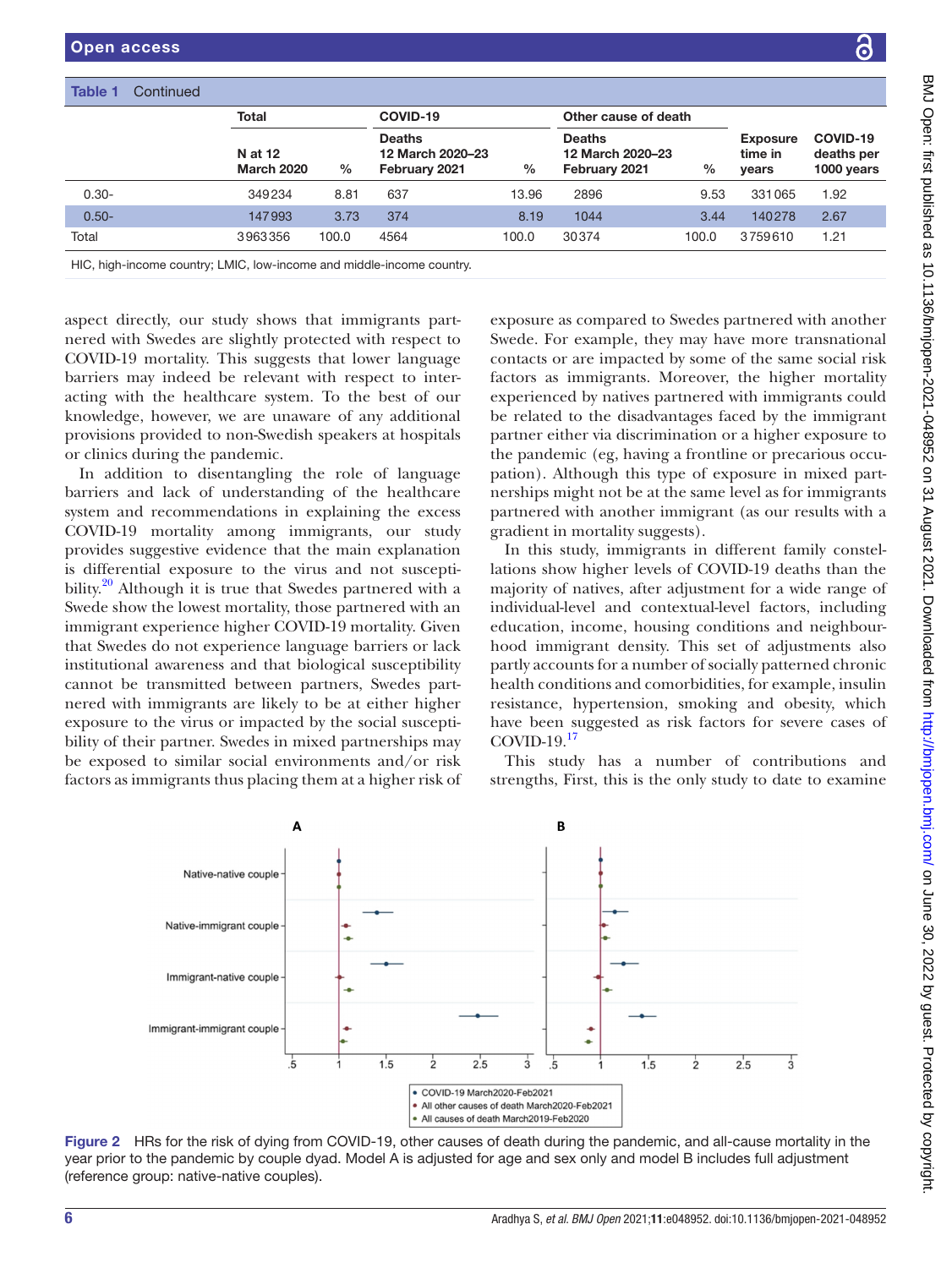

<span id="page-6-0"></span>Figure 3 HRs for the risk of dying from COVID-19, other causes of death during the pandemic and all-cause mortality in the year prior to the pandemic by couple dyad disaggregated by low-income and middle-income countries (LMIC) and high-income countries (HIC) immigrants. Model A is adjusted for age and sex only and model B includes full adjustment (reference group: native-native couples).

sociocultural integration as the mechanism behind the disproportionate burden that COVID-19 has placed on immigrant communities, by comparing the mortality of native-native, immigrant-native and immigrant-immigrant couples in Sweden. A major strength of our study is that we have complete coverage of the total population and all deaths in Sweden from the start of the pandemic until February 2021 for both COVID-19 and remaining causes of death. Thus, our analysis does not suffer from selection into our study population. We have similar highquality data for the year prior to the pandemic, which allows for an unbiased comparison of mortality patterns between the 2years. The comparison between couple types with respect to mortality from all other causes during the pandemic and all-cause mortality in the year prior strengthens our findings as it demonstrates that the excess mortality from COVID-19 is observed in couples that show no excess mortality from other causes before and during the pandemic.

Despite its strengths, this study has also some limitations that are worth mentioning. Although the Swedish population registers hold high quality and have many advantages, they capture *de jure* rather than *de facto* characteristics of individuals. With respect to our measure of partnership, 82% of the couples in our data are either married or have shared children while the remaining 18% co-reside unmarried without common children. However, non-marital cohabitation is very common in Sweden, while flat-sharing is not, $30$  and particularly among individuals above their 30s. It is therefore fair to assume that a substantive share in this remaining group is indeed cohabiting in an amorous relationship, a group that is often overlooked in international studies of health and mortality because of the lack of data. A final limitation is that we do not include information on occupation. Specifically, it has been hypothesised that immigrants are

more likely to work in 'frontline' occupations; however, recent research in Sweden has shown that occupational exposure is not a risk factor for COVID-19 mortality.<sup>[31](#page-7-12)</sup> Furthermore, it is worth noting that a majority of deaths are occurring among retired individuals with no attachment to the labour market.

In conclusion, our study shows that being partnered with a native does not close the gap in COVID-19 mortality with natives even after adjusting for a wide range of possible confounders on individual, couple and residential level. As such, these findings show that lack of awareness of the Swedish recommendations and language barriers are not major drivers for the excess COVID-19 mortality of immigrants. At the same time, the fact that Swedes partnered with immigrants also show excess mortality compared with Swedish couples, suggests that excess mortality among immigrants is explained by differential exposure to the virus.

Acknowledgements We thank Thomas Niedomysl of Region Halland, Petra Westin of the National Board of Health and Welfare and Simon Kurt of Statistics Sweden for their invaluable role in providing the data.

Contributors SA, MB and SJ conceived the study and were responsible for the planning. GA and MB provided the data. MB analysed the data. SA, SJ, SD, EM and MB designed the analysis with contributions from OO, MR, GA. SA, SJ, SD, EM, MB, OO and MR. GA contributed to the interpretation of the data. SA and SJ drafted the manuscript with substantive contributions from EM, SD, MB, OO, MR and GA. All authors approved the final version of the manuscript.

Funding The Swedish Research Council for Health, Working Life and Welfare (FORTE), grant numbers 2016-07115, 2016-07105, 2016-07128, 2019-00603, The Swedish Research Council (VR), grant number 2018-01825 and The Swedish Foundation for Humanities and Social Sciences (Riksbankens Jubileumsfond), grant M18-0214:1.

Competing interests None declared.

Patient consent for publication Not required.

Ethics approval This study was approved by the Central Ethical Review Board in 2020 (Dnr 2020-02199).